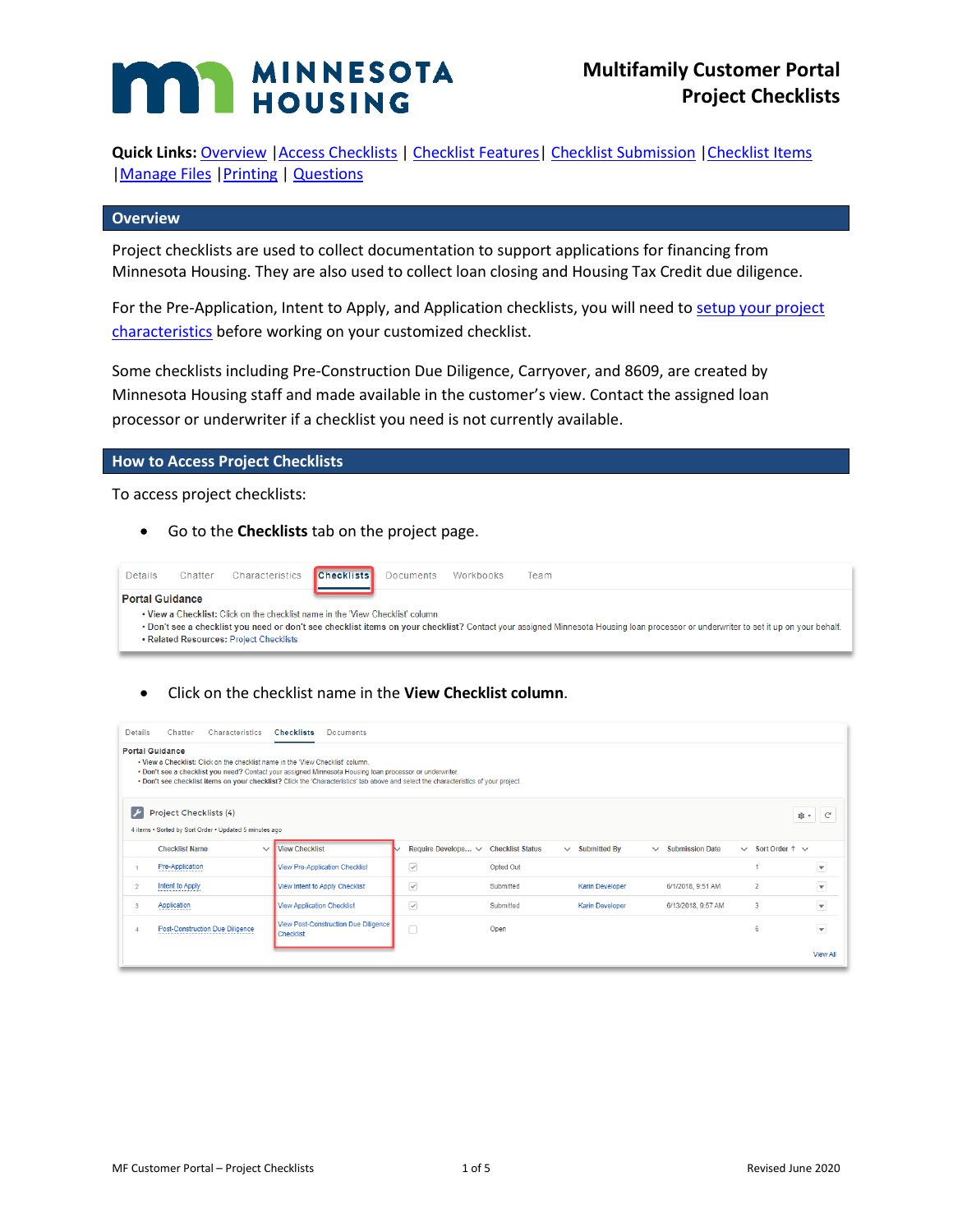## <span id="page-1-0"></span>**Checklist Features**

| <b>MINNESOTA</b><br>Home                                                                                                                                                                  | <b>Funding Rounds</b><br><b>Projects</b>                                                                                                                                                                                                            |                      | Q Search for Projects                  | <b>Karin Developer</b><br>≞          |
|-------------------------------------------------------------------------------------------------------------------------------------------------------------------------------------------|-----------------------------------------------------------------------------------------------------------------------------------------------------------------------------------------------------------------------------------------------------|----------------------|----------------------------------------|--------------------------------------|
| <b>Project and Checklist Details</b>                                                                                                                                                      |                                                                                                                                                                                                                                                     |                      |                                        |                                      |
| Project<br><b>Test RFP Project</b>                                                                                                                                                        |                                                                                                                                                                                                                                                     | <b>Funding Round</b> | 2020 RFP/2021 HTC Round 1              |                                      |
| Checklist<br>Application                                                                                                                                                                  |                                                                                                                                                                                                                                                     |                      | Checklist Due Date 7/16/2020, 12:00 PM |                                      |
| <b>Checklist Status</b><br>Open                                                                                                                                                           |                                                                                                                                                                                                                                                     |                      |                                        |                                      |
| <b>Checklist Description</b>                                                                                                                                                              | Based on characteristics of your project, you can custom-build your complete application checklist and upload documents, including scoring documentation.                                                                                           |                      |                                        |                                      |
| To display checklist items associated to specific filters under the<br>"Application" checklist, select the desired filters.<br><b>Filter by Characteristics</b><br>Check All<br>Clear All | 51 checklist item(s) do not have documentation uploaded and/or have not been opted out. Once all checklist items have the upload status of "Uploaded" or "Opted out," you will be able to submit your<br>checklist items<br>Show Items Not Uploaded |                      |                                        |                                      |
|                                                                                                                                                                                           | Show All <b>T</b> entries                                                                                                                                                                                                                           |                      |                                        | Search:                              |
| Proposal Type                                                                                                                                                                             | $\overline{2}$                                                                                                                                                                                                                                      | 3                    |                                        | 5                                    |
| <sup>9%</sup> Housing Tax Credits and Deferred                                                                                                                                            | Checklist Item A                                                                                                                                                                                                                                    | Upload Status ^      | Approval Status ^                      | File Last Modified ^                 |
| Deferred Only<br>$\mathbf{z}$                                                                                                                                                             | Affirmative Action Certification                                                                                                                                                                                                                    | Uploaded             | Ready for Review                       | Karin Developer<br>5/8/2020, 9:26 AM |
| <b>Project Type</b>                                                                                                                                                                       | Applicant Certification of Environmental Issues                                                                                                                                                                                                     | Not Uploaded         | Unsubmitted                            |                                      |
| Supportive Housing for High Priority Homeless<br>or Other Homeless                                                                                                                        | Community Development Initiative                                                                                                                                                                                                                    | Not Uploaded         | Unsubmitted                            |                                      |
| <b>Construction Type</b>                                                                                                                                                                  | Energy Rebate Analysis - Preliminary                                                                                                                                                                                                                | Not Uploaded         | Unsubmitted                            |                                      |
| Rew Construction                                                                                                                                                                          |                                                                                                                                                                                                                                                     |                      |                                        |                                      |
|                                                                                                                                                                                           | Existing Loan and HTC Documents                                                                                                                                                                                                                     | Opted Out            | Unsubmitted                            |                                      |
| <b>Other Project Characteristics</b>                                                                                                                                                      | Fee Remittance Form                                                                                                                                                                                                                                 | Not Uploaded         | Unsubmitted                            |                                      |
| Dual Application                                                                                                                                                                          |                                                                                                                                                                                                                                                     |                      |                                        |                                      |
| <b>Filter by Upload Status</b><br>Check All Clear All                                                                                                                                     | Financial Readiness to Proceed/Leveraged Funds                                                                                                                                                                                                      | Not Uploaded         | Unsubmitted                            |                                      |
|                                                                                                                                                                                           | First Mortgage Commitment Letter                                                                                                                                                                                                                    | Not Uploaded         | Unsubmitted                            |                                      |

Each checklist includes the following features:

- 1. **Project and Checklist Details.** See the name of the project you are working on, the funding round, a checklist description, and any applicable due dates.
- 2. **Checklist items.** Click on the name of a checklist item to upload documentation, access links to forms or resources, and view help text.
- 3. **Upload Status.** Not sure if you've uploaded a document yet? Check the upload status.
- 4. **Approval Status.** Check to see if you've submitted your checklist (if a formal submission is required) or if Minnesota Housing staff have marked the checklist item as Not Applicable, Changes Required, Approved or Pending Closer Review.
- 5. **File Last Modified.** See who last updated files associated with this checklist item and when it was modified.
- 6. **Filter your checklist.** Each checklist has a list of available filter options in the left-hand column of the screen. Want to remove items you opted out of or that aren't applicable? Use the Filter by Upload Status option.
- 7. **Checklist Submission.** For checklists that require a formal submission process (think: Application, Carryover, or 8609) you can see how many checklist items still need documentation uploaded or you need to opt out of. Click **Show Items Not Uploaded** to reduce your list. Once all checklist items have documentation uploaded or have an upload status of 'opted out', a **Submit for Review** button will appear. Click submit for Minnesota Housing to receive your application. Don't see this feature? That means staff will review uploaded documents on a rolling basis. No need to hit submit!
- 8. **Search.** Looking for a specific checklist item? Use the search feature to jump to it quickly by typing the name of the item.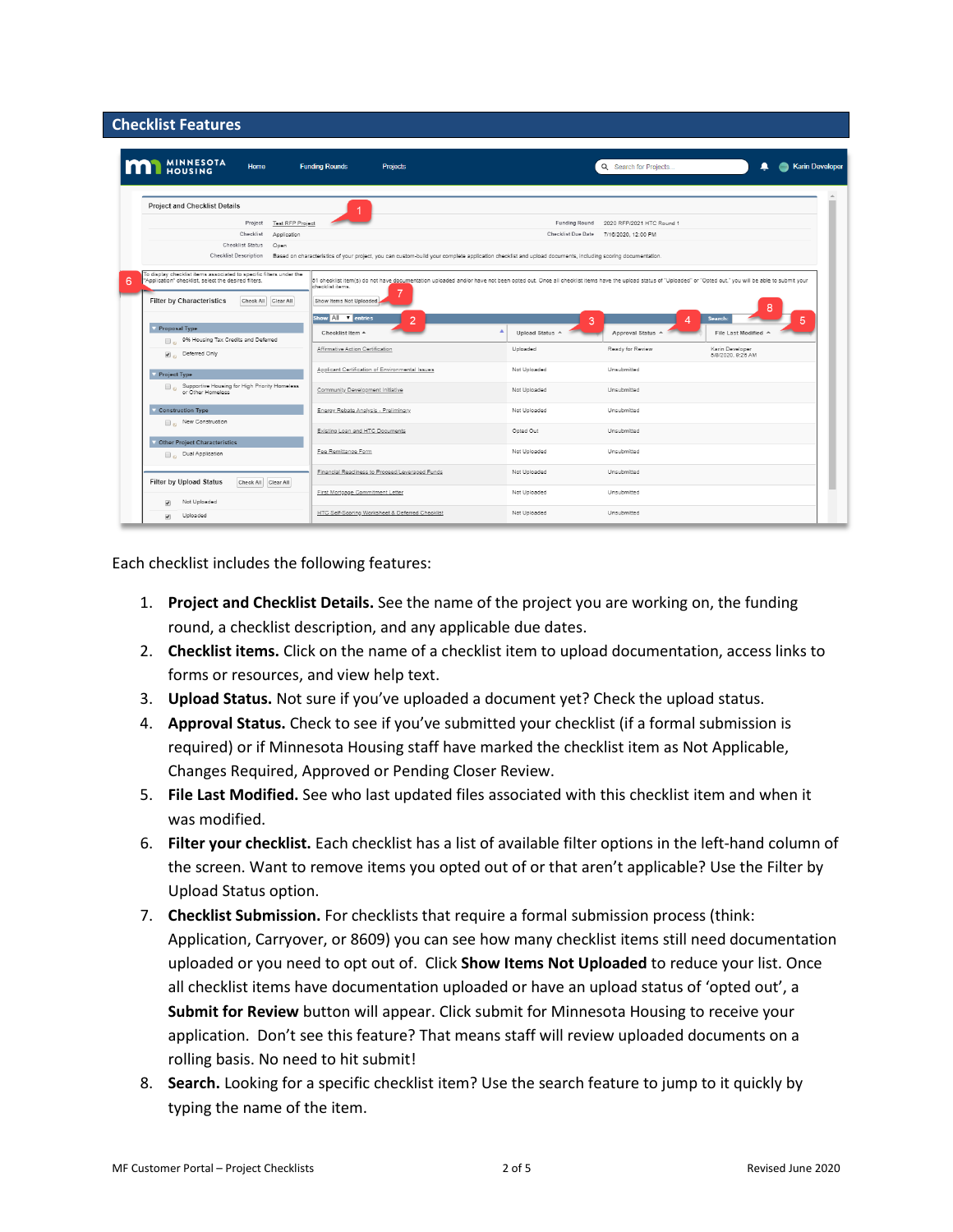#### <span id="page-2-0"></span>**Checklist Submission**

For checklists that require a formal submission process (think: Application, Carryover, or 8609) you can see how many checklist items still need documentation uploaded or you need to opt out of if the item is optional. Click **Show Items Not Uploaded** to reduce your list.

| <b>Project and Checklist Details</b>                                                                                        |                         |                                                                                                                                                                                                                           |  |  |  |
|-----------------------------------------------------------------------------------------------------------------------------|-------------------------|---------------------------------------------------------------------------------------------------------------------------------------------------------------------------------------------------------------------------|--|--|--|
| Project                                                                                                                     | <b>Test RFP Project</b> | <b>Funding Round</b><br>2020 RFP/2021 HTC Round 1                                                                                                                                                                         |  |  |  |
| Checklist                                                                                                                   | Application             | <b>Checklist Due Date</b><br>7/16/2020, 12:00 PM                                                                                                                                                                          |  |  |  |
| <b>Checklist Status</b>                                                                                                     | Open                    |                                                                                                                                                                                                                           |  |  |  |
| <b>Checklist Description</b>                                                                                                |                         | Based on characteristics of your project, you can custom-build your complete application checklist and upload documents, including scoring documentation.                                                                 |  |  |  |
|                                                                                                                             |                         |                                                                                                                                                                                                                           |  |  |  |
| To display checklist items associated to specific filters under<br>the "Application" checklist, select the desired filters. |                         | 51 checklist item(s) do not have documentation uploaded and/or have not been opted out. Once all checklist items have the upload status of "Uploaded" or "Opted out," you<br>will be able to submit your checklist items. |  |  |  |
| <b>Filter by Characteristics</b>                                                                                            | Check All Clear All     | Show Items Not Uploaded                                                                                                                                                                                                   |  |  |  |
|                                                                                                                             |                         | Show All v entries<br>Search:                                                                                                                                                                                             |  |  |  |
| <b>Proposal Type</b>                                                                                                        |                         | Checklist Item ▲<br>Approval Status ^<br>File Last Modified ^<br>Upload Status A                                                                                                                                          |  |  |  |
| 9% Housing Tax Credits and Deferred<br>$\Box$                                                                               |                         |                                                                                                                                                                                                                           |  |  |  |

Once all checklist items have documentation uploaded or have an upload status of 'opted out,' a Submit button will appear. Click **Submit** for Minnesota Housing to receive your checklist.

| <b>Project and Checklist Details</b>                                                                                                                                                       |                         |                                                                                                                                               |                           |                           |                                       |  |
|--------------------------------------------------------------------------------------------------------------------------------------------------------------------------------------------|-------------------------|-----------------------------------------------------------------------------------------------------------------------------------------------|---------------------------|---------------------------|---------------------------------------|--|
| Project                                                                                                                                                                                    | <b>Test RFP Project</b> |                                                                                                                                               | <b>Funding Round</b>      | 2020 RFP/2021 HTC Round 1 |                                       |  |
| Checklist                                                                                                                                                                                  | Intent to Apply         |                                                                                                                                               | <b>Checklist Due Date</b> | 5/14/2020, 12:00 PM       |                                       |  |
| <b>Checklist Status</b>                                                                                                                                                                    | Open                    |                                                                                                                                               |                           |                           |                                       |  |
| <b>Checklist Description</b>                                                                                                                                                               |                         | Submit the Intent to Apply checklist if you are planning on applying for financing through the RFP.                                           |                           |                           |                                       |  |
| To display checklist items associated to specific filters under<br>the "Intent to Apply" checklist, select the desired filters.<br><b>Filter by Characteristics</b><br>Check All Clear All |                         | Submit<br>Clicking 'Submit' will attempt to submit all checklist items in the checklist, including items not displayed in the current filter. |                           |                           |                                       |  |
|                                                                                                                                                                                            |                         | Show All v entries                                                                                                                            |                           |                           | Search:                               |  |
| Proposal Type                                                                                                                                                                              |                         | Checklist Item ▲                                                                                                                              | Upload Status ^           | Approval Status ^         | File Last Modified ^                  |  |
| 9% Housing Tax Credits and Deferred<br>□ 。                                                                                                                                                 |                         | Application Organizational Chart                                                                                                              | Uploaded                  | Unsubmitted               | Karin Developer<br>4/2/2020, 11:41 AM |  |
| Deferred Only                                                                                                                                                                              |                         |                                                                                                                                               |                           |                           |                                       |  |

**IMPORTANT:** Once you submit your checklist for review, you will no longer be able to upload new or edit existing documentation. If the deadline has not expired, you may contact Minnesota Housing at [mhfa.app@state.mn.us](mailto:mhfa.app@state.mn.us) to unlock your checklist to allow you to upload new or edit existing documentation.

To make sure your checklist was submitted, verify the following:

- The approval stat of you checklist items all show 'Submitted'
- The Checklist Status field shows Submitted
- You no longer can see the Submit button on the checklist
- You receive an email confirming the submission

Congratulations, you have submitted your checklist successfully!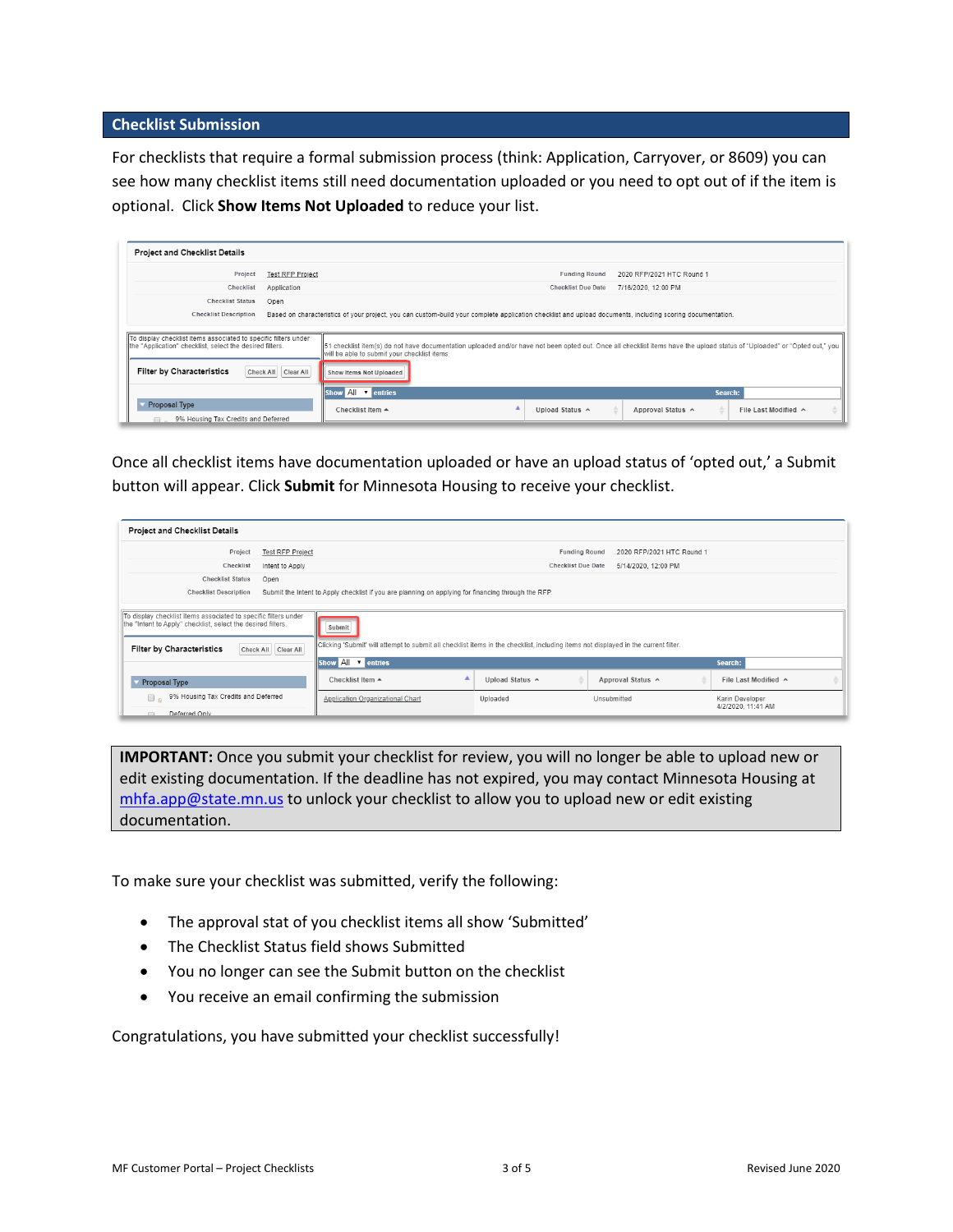<span id="page-3-0"></span>

| <b>Checklist Item Features</b>                                                    |                                                                                                                                                                                                                                                                                |                            |                                                                                                |
|-----------------------------------------------------------------------------------|--------------------------------------------------------------------------------------------------------------------------------------------------------------------------------------------------------------------------------------------------------------------------------|----------------------------|------------------------------------------------------------------------------------------------|
| Project Checklist Item                                                            | Affirmative Fair Housing Marketing Plan Addendum                                                                                                                                                                                                                               | <b>Return to Checklist</b> |                                                                                                |
| Project<br>Sample 2017 RFP/2018 HTC R1 Project                                    | <b>Return to Checklist</b><br>View Pre-Construction Due Diligence Checklist                                                                                                                                                                                                    |                            | <b>Approval Status</b><br>Unsubmitted                                                          |
| Files (0)                                                                         |                                                                                                                                                                                                                                                                                | <b>Add Files</b>           | Post                                                                                           |
|                                                                                   | ← Upload Files                                                                                                                                                                                                                                                                 |                            | Share an update<br><b>Share</b>                                                                |
|                                                                                   | Or drop files                                                                                                                                                                                                                                                                  |                            | Sort by:                                                                                       |
| Project<br>Sample 2017 RFP/2018 HTC R1 Project                                    | <b>Approval Status</b><br>Unsubmitted                                                                                                                                                                                                                                          |                            | Most Recent Ac v<br>Q Sear<br>G                                                                |
| Required File Extension                                                           | <b>Upload Status</b><br>5<br>Not Uploaded                                                                                                                                                                                                                                      |                            |                                                                                                |
| Is Item Optional?<br>No                                                           | Required/Optional Item<br>Required                                                                                                                                                                                                                                             |                            |                                                                                                |
| Quick Link<br><b>Visit Website</b>                                                | Maximum Number of Attachments<br>6                                                                                                                                                                                                                                             |                            |                                                                                                |
|                                                                                   | Checklist Item Opt Out                                                                                                                                                                                                                                                         |                            |                                                                                                |
| Error Message                                                                     | 9                                                                                                                                                                                                                                                                              |                            |                                                                                                |
| <b>Project Checklist Item</b><br>Affirmative Fair Housing Marketing Plan Addendum |                                                                                                                                                                                                                                                                                |                            | Collaborate here!<br>Here's where you start talking with your colleagues about<br>this record. |
|                                                                                   |                                                                                                                                                                                                                                                                                |                            |                                                                                                |
| <b>Help Text</b><br>10                                                            |                                                                                                                                                                                                                                                                                |                            |                                                                                                |
|                                                                                   | Complete, execute and return the Affirmative Fair Housing Marketing Plan (AFHMP) HUD Form 935.2A and utilize the Minnesota Housing<br>Addendum. This addendum should not be completed if the property only receives a subsidy such as Section 811 PRA or project-based Section |                            |                                                                                                |

Each checklist item includes the following features:

- 1. **Checklist Item Details.** Shows the name of the checklist item, upload status, and approval status.
- 2. **Return to Checklist.** Click to return to the checklist page.
- 3. **Files.** Upload files related to this checklist item.
- 4. **Chatter.** Use Chatter to communicate. Direct messages to a recipient by @mentioning them in the post. See the [How to Use Chatter](http://www.mnhousing.gov/get/MHFA_238299) guide for more details.
- 5. **Required File Extension.** Some checklist items have a required file extension such as .xlsm or .pdf. Refer to the Required File Extension field for details.
- 6. **Quick Links.** Download forms, view related websites, or access resources by using the Quick Link.
- 7. **Maximum Number of Attachments.** Some checklist items have a maximum number of attachments you can upload to it. See the [Managing Files](http://www.mnhousing.gov/get/MHFA_239923) guide for more details.